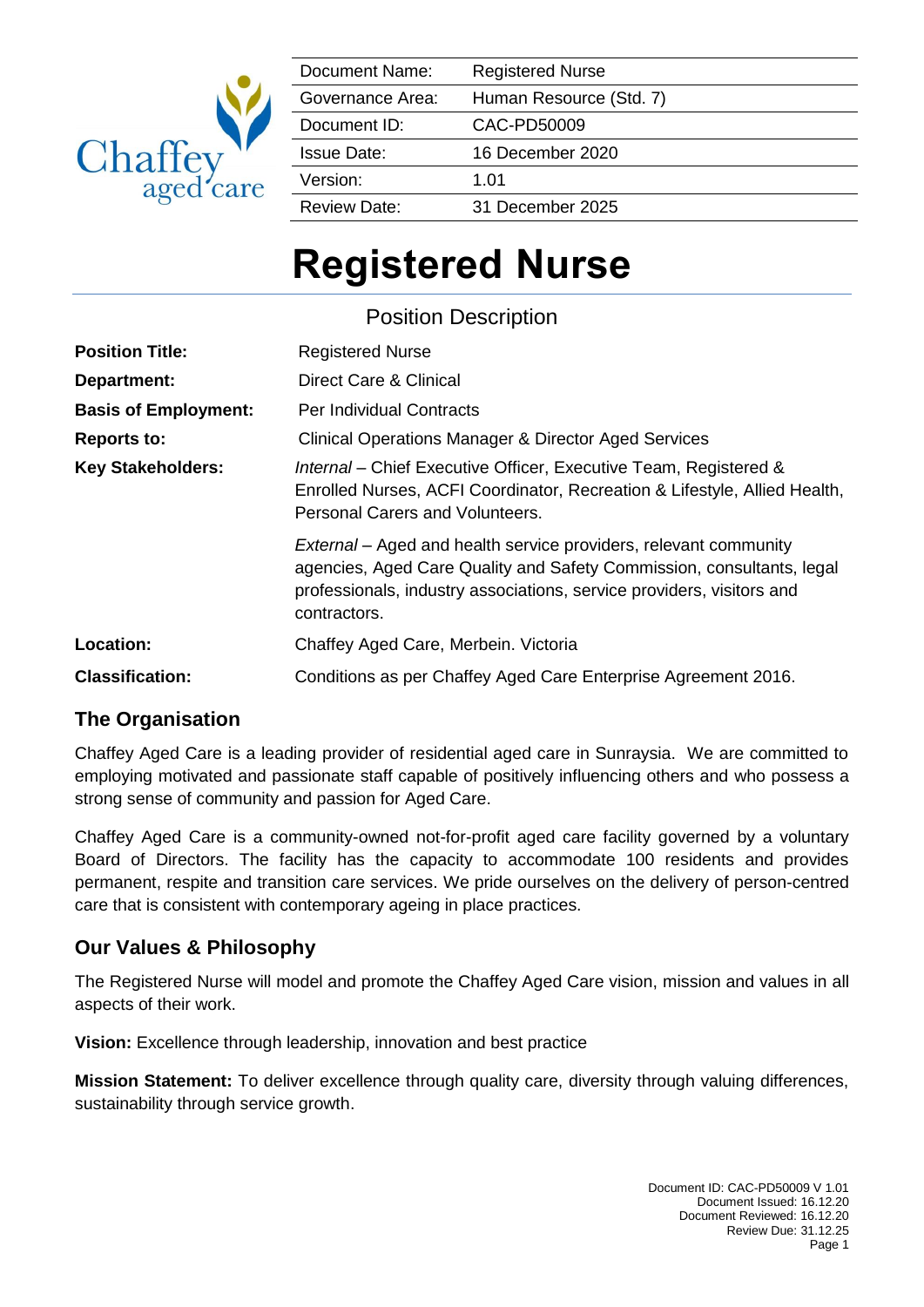#### *Values:*

**Respect** We demonstrate care, compassion and consideration in our interactions with residents, family, staff and the wider community

**Compassion** We act with sensitivity, empathy and consideration for others in every interaction with residents, families and the wider community

**Dignity** We recognise and embrace the diversity and value of each individual

**Integrity** We demonstrate honesty, credibility and ethics in all that we do, treating each individual fairly and exercising responsibility in decision making

**Accountability** Understands roles, uses resources wisely, delivers on time, timely decision making, achieves stretch goals, takes responsibility for the performance

**Excellence** Supports creativity & innovation, proactive & solution-focused, seeks out opportunities, embraces quality improvement, professionalism

#### **Position Purpose**

The Registered Nurse (RN), works as a dynamic leader, overseeing the health outcomes of care recipients under the direction of the Clinical Operations Manager and Director Aged Services; The Registered Nurse is expected to work in accordance with the philosophy and objectives of the facility to provide a service to our Care Recipients that meets their personal care and social requirements. Our Nursing teams will demonstrate excellent time management, energy and a passion for consumerdirected care and the ability to implement appropriate clinical responses.

### **Key Responsibilities**

#### **1. Promote the Mission, Vision and Values of the Organisation**

- 1.1. Work within the stated vision, mission, values and strategic objectives of Chaffey Aged Care.
- 1.2. Work within, policies and protocols that reflect the vision, mission, values and strategic objectives Chaffey Aged Care and comply with the legislative requirements of relevant funding and governing bodies at all government levels.
- 1.3. Contribute to the leadership of the organisation in a manner that provides for all stakeholders to exercise their rights.
- 1.4. Foster a culture within the organisation of teamwork, continuous quality improvement and innovation.
- 1.5. Utilise Chaffey Aged Care's quality system to contribute to all areas of service delivery and stakeholder satisfaction to improve service delivery continuously.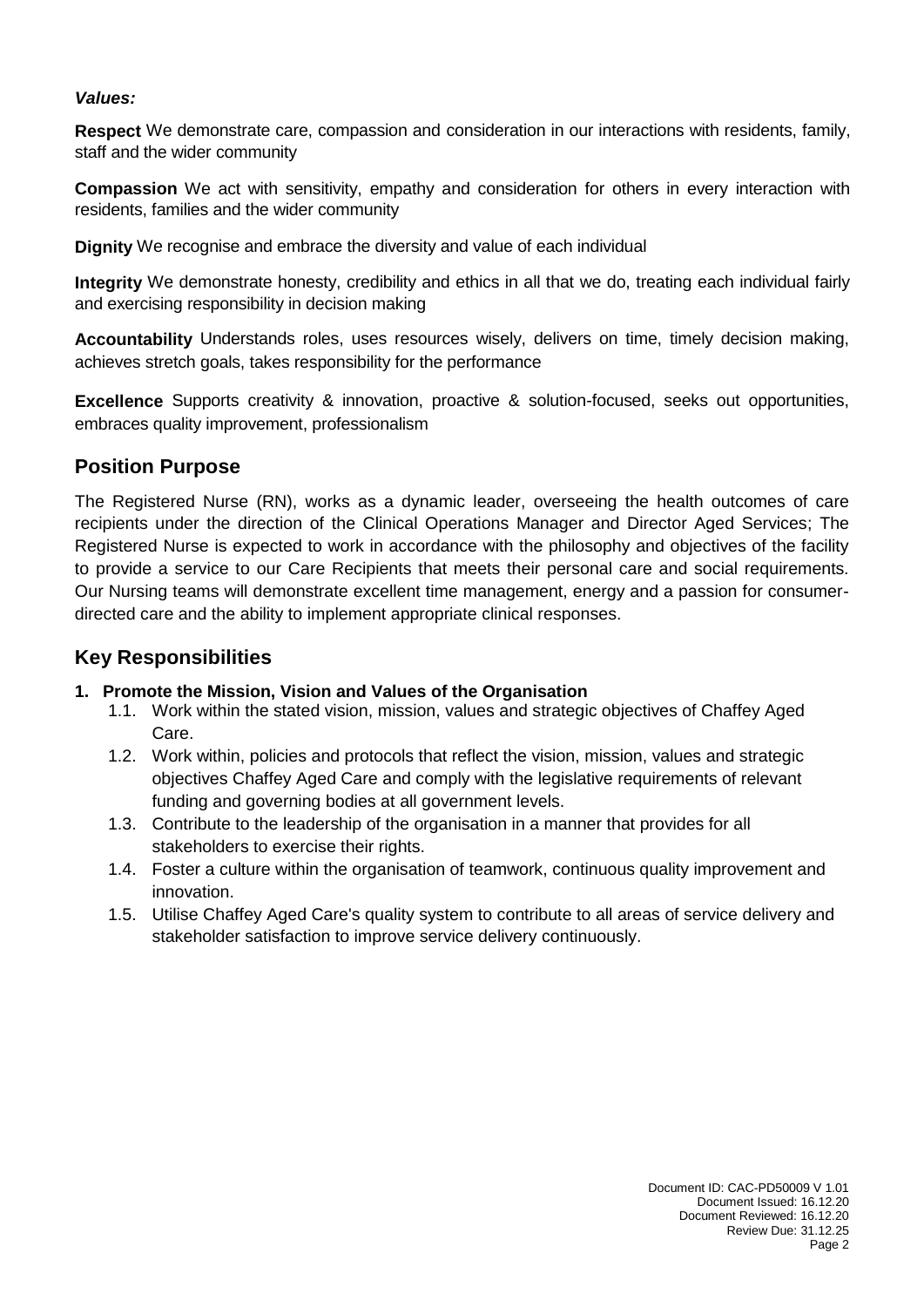### **2. Clinical Care**

- 2.1. Contributes to professional care practice such as; assessments, exceptional reporting and care plan evaluation.
- 2.2. Contribute to the optimisation of ACFI and other clinical income streams, by ensuring that appropriate documentation is completed following policy and procedures.
- 2.3. Understanding of professional accountabilities concerning delegated care.
- 2.4. Plans organise and implement nursing care through the supervision and direction of Endorsed Enrolled Nurses (EEN) and Personal Care Assistants (PCA), ensuring appropriate care, goal and preferences of care recipients are met.
- 2.5. Contributes to the delivery of consumer-directed care.
- 2.6. Assess and manage the clinical and nursing care requirements of care recipients.
- 2.7. Oversee the wound management and complex health care needs of care recipients.
- 2.8. Be involved and oversee clinical practices and liaise with Clinical Operations Manager on complex cases for management.
- 2.9. Liaise with care recipients Medical Officers and multidisciplinary professional regarding the care recipients ongoing care.
- 2.10. Facilitate Admissions, Discharge and Transfer of care recipients.
- 2.11. Administer medication as prescribed and directed by the medical practitioner, dentist, nurse practitioner or optometrist.
- 2.12. Liaise with care recipients, families and representative regarding care/clinical issues.
- 2.13. Participate in ongoing review, development and implementation of action plans and strategies.
- 2.14. Report any complaints from residents and family members to the Director of Aged Services (DAS).
- 2.15. Assess and manage any deterioration/change in a Care Recipient's condition
- 2.16. Assist and/or encourage Care Recipients with:
	- All aspects of personal hygiene and preparedness with the commence and conclusion of daily routines;
	- Mobility requirements, including to get in and out of bed, with ambulating or transporting in wheelchairs;
	- Toileting and all aspects of associated hygiene;
	- Dressing/undressing, finding clothes from wardrobe etc., assisting with callipers, special shoes, prostheses, hearing aids, contact lenses, etc.;
	- Meals such as preparing breakfast, cutting up food and buttering bread, maintenance of any special diet for medical, religious or ethnic reasons;
	- Dementia support, e.g. company, reassurance, gentle, quiet handling with validation and diversion techniques;
	- Emotional support;
	- Support Care Recipients to maintain their environment, including cleaning activities.

#### **3. Infection Control Management**

- 3.1. Maintain an environment that precludes the spread of infection from Care Recipient to Staff, from Staff to Care Recipient, and from Care Recipient to Care Recipient.
- 3.2. Consistent use of standard precautions and additional precautions as required and in accordance with recommended management of infection or procedure.
- 3.3. Personal Protective Equipment supplied by the organisation must be used to minimise exposure to infectious agents.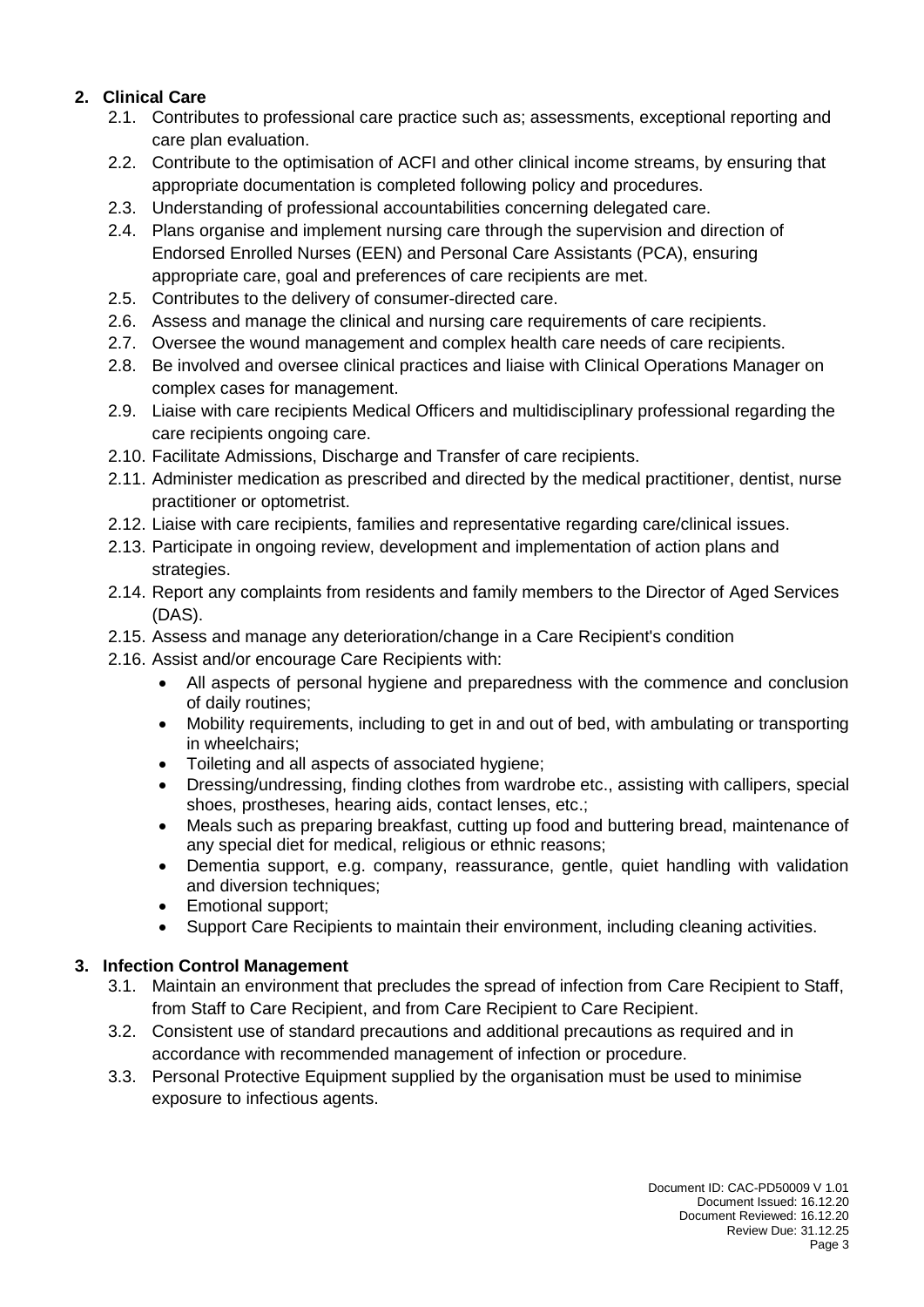#### **4. Human Resource Management**

- 4.1. Observe the Chaffey Aged Care Organisational Chart and communication pathways reflected within the organisational chart, related policies and procedures.
- 4.2. Coordinate staffing according to Chaffey Aged Care Human Resource policies and procedures at all times and within approved staffing compliments.
- 4.3. Foster an environment in which employees are willing and able to work towards Chaffey Aged Care's established objectives.
- 4.4. Foster and maintain effective communication processes which facilitate information flow throughout the organisation and with external stakeholders.
- 4.5. Support Clinical Operations Manager and Director Aged Services in facilitating competency assessments of peers, Endorsed Enrolled Nurses and Personal Care Assistants.
- 4.6. Provide leadership and lead by example with direct reports (EEN & PCA Workgroup) to ensure appropriate care is delivered and experience of the care recipient is optimised.
- 4.7. Support the orientation and induction of new staff and students and provide preceptorship to ensure successful appointments. Provide feedback to Director of Aged Services to support this program.

### **5. Regulatory Compliance**

- 5.1. Be aware of State, Commonwealth and other legislative requirements and contribute to the systems and processes to achieve and demonstrate compliance.
- 5.2. Adhere to all related policies and procedures.
- 5.3. Reports all allegations or suspected resident assaults and incidents of elder abuse to the Director Aged Services.
- 5.4. Maintain privacy and dignity to victims and perpetrators of assault, alleged assault or incidents

### **6. Quality Management Systems and Continuous Improvement**

- 6.1. Ensure personal, organisational, and staff compliance with the Aged Care Act 1997 and Aged Care Quality Standards at all times.
- 6.2. Actively participate in continuous improvement activities, including ACQSC site contacts, unannounced site audits and support contact visits and contacts.
- 6.3. Contribute to the outcomes associated with self-assessments, quality programs, schedules, action plans and activities.
- 6.4. Participate in internal meetings as directed, actioning matters assigned to the individual within the designated timeframes.

### **7. Professional Development and Training**

- 7.1. Ensure own clinical skills, leadership management and aged care knowledge remain contemporary by attending seminars, education, in-services and reading industry journals.
- 7.2. Maintain a contemporary knowledge of Chaffey Aged Care policies and procedures.

### **8. After Hours Coordination**

- 8.1. Oversee the functions of the facility in the capacity of Afterhours Coordinator, including human resource management, visitor management and emergency management.
- 8.2. Assumes a first responder role and facility representative for all emergencies.
- 8.3. Provide leadership across all areas outside regular business hours.
- 8.4. Ensure the delivery of service is not interrupted outside of hours.
- 8.5. Liaise with Director Aged Services for critical notifications and incidents.

### **9. Other**

9.1. Participate in other duties as directed within the intended scope of the role.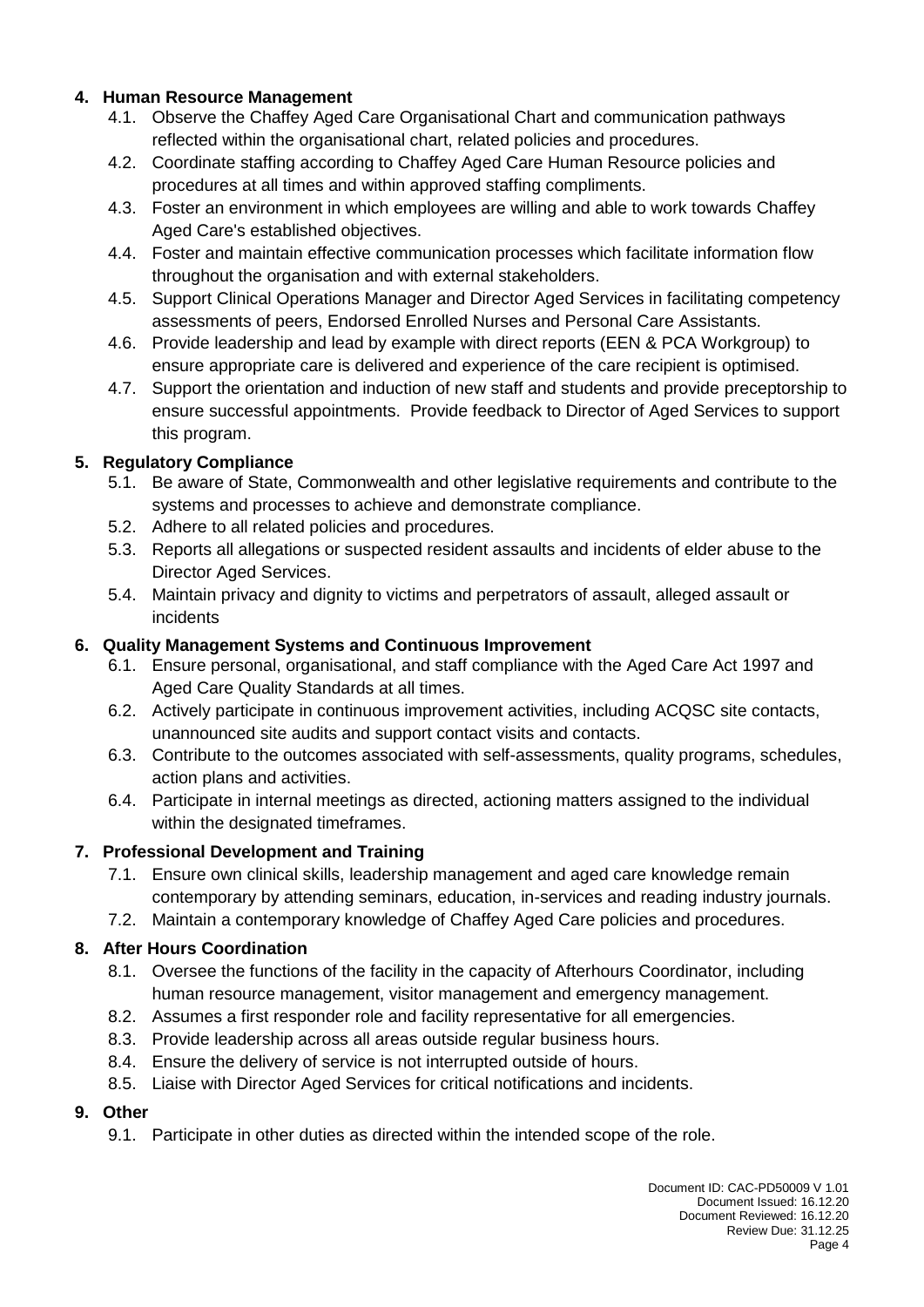## **Attributes Essential for the Role (Technical Skills / Knowledge & Experience)**

- Understanding of best practice, evidence-based care and consumer-directed care
- Ability to demonstrate superior leadership skills across multiple workgroups.
- Flexible approach and demonstration of integrity, initiative and professionalism.
- Skills to liaise with and follow through with the advice of the Clinical Operations Manager.
- Proven people and communication skills including relationship building, cooperation, conflict deescalation and resolution, and facilitating open discussions
- Commitment to be a team player in a team environment.
- Be able to respond appropriately to Care Recipients with physical and cognitive disabilities.
- Commitment to ensuring all care services are fulfilled effectively and efficiently.
- Commitment to ensuring accreditation standards are followed.
- To be able to practise within their ability and qualifications.
- To have the capacity to be an effective role model for other staff.
- Commitment to maintaining current professional knowledge and skills for competency.
- A high degree of reliability and accountability
- Willingness to participate in continuing self-education and development and to foster this in others
- Understanding of the Aged Care Act 1997, Quality of Care Principles 2014, mandatory reporting obligations, the Australian Aged Care Quality and Safety Commission Standards, quality systems and documentation requirements including the Aged Care Funding Instrument.
- Ability to maintain confidentiality and exercise diplomacy.
- Excellent organisational and time management skills
- Excellent written and oral communication skills.

## **Key Selection Criteria**

- 1. Appropriate clinical skills relevant to the aged care environment.
- 2. Demonstrated leadership skills which support the health and wellbeing outcomes of care recipients.
- 3. Demonstrated ability to act in the After Hours Coordinator Role as rostered,
- 4. Demonstrated ability to support an appropriate culture.
- 5. Demonstrated ability to work independently and as part of a team to meet objectives of care recipients.
- 6. Demonstrated ability to work within evidence-based policies and procedures.
- 7. Demonstrated knowledge of the Aged Care Act, mandatory reporting obligations, the Australian Aged Care Quality Standards and Aged Care Funding Instrument.

## **Team Work**

- Contribute to a harmonious workplace and carry out duties cooperatively and respectfully that recognises the role of other team members in the delivery of quality service.
- Actively contribute to the establishment and maintenance of constructive relationships within the team.
- Communicate in a clear, concise and accurate manner, while respecting the opinions and suggestions of others.

## **Occupational Health and Safety**

- Maintain a safe work environment in accordance with organisational Occupational Health and Safety Policies and Procedures
- Participate in mandatory Health and Safety training and education
- Identify and report hazards in the workplace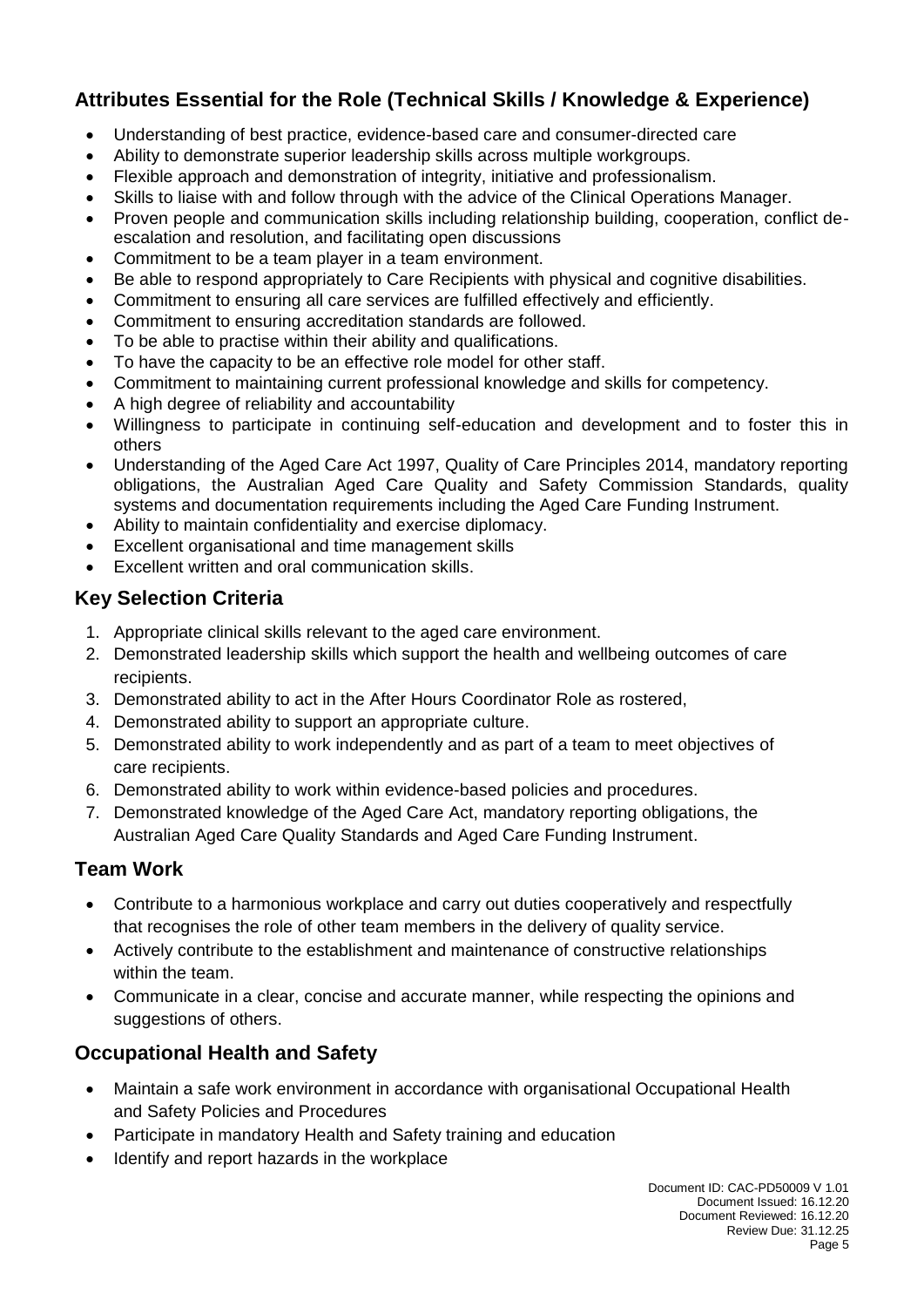#### **Duties of employees:**

- 1. While at work, an employee must
	- a. Take reasonable care for his or her own health and safety; and
	- b. Take reasonable care for the health and safety of persons who might be affected by the employee's acts or omissions at a workplace; and
	- c. Co-operate with his or her employer with respect to any action taken by the employer to comply with a requirement imposed by or under this Act or the regulations.
- 2. While at work, an employee must not intentionally or recklessly interfere with or misuse anything provided at the workplace in the interests of health, safety or welfare." *Reference: OH&S Act 2004, Act No. 107/2004 Part 3, Division 4, Item 25.*

## **Privacy & Confidentiality**

- Comply with legislative requirements consistent with the Privacy Act
- Applying the principles of privacy and confidentiality to all work practices
- Adhering to organisational Privacy of Information Policy and Procedure at all times
- Maintaining a duty of confidentiality to all residents, clients, volunteers and staff
- Ensuring that any "Confidential Information" that becomes known through the course of employment within the organisation is kept confidential including information relating to Chaffey's: business or operational interests; methodology and affairs; financial information; and anything else that is notified as being confidential
- Compliance with legislative requirements and Chaffey Aged Care policies and procedures

## **Qualifications / Registrations / Licences**

- Bachelor of Nursing or equivalent.
- Registered with Australian Health Professional Registration Agency with nil finding or restrictions. (essential)
- Current Driver's License (essential)
- Satisfactory criminal history check (essential)
- Satisfactory working with children check (beneficial)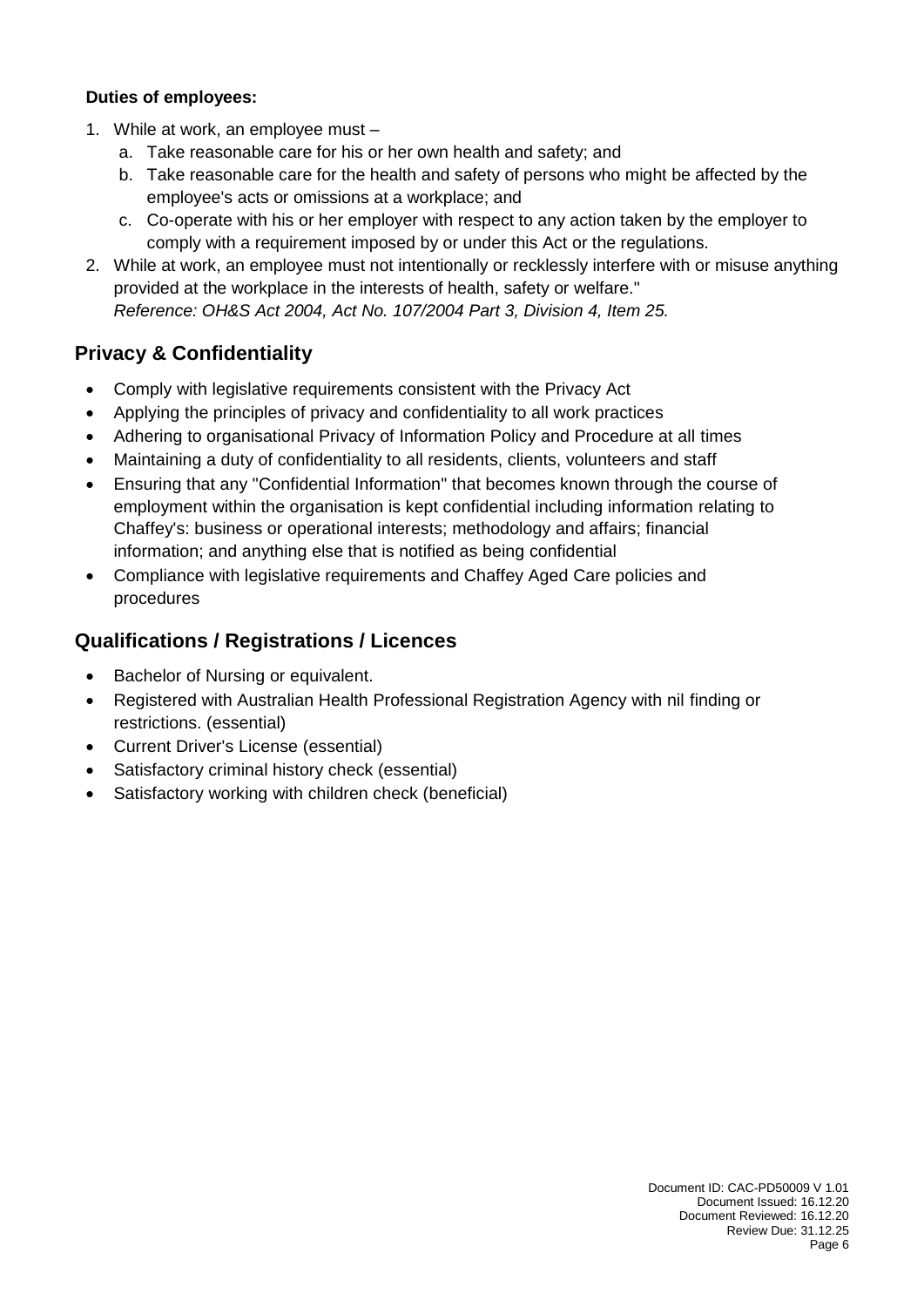## **Key Performance Criteria**

In addition to the performance standards and responsibilities outlined in this Position Description, a comprehensive set of Key Performance Criteria will be used to establish performance and expectations clearly and to review performance as per performance review clause.

The following is the overarching areas of performance with specific measures by which performance will be appraised and evaluated.

| <b>Area of Performance:</b>    |                |                                                                            |
|--------------------------------|----------------|----------------------------------------------------------------------------|
| <b>Aged Services</b>           | ٠              | Actively promotes the Mission Vision and Values of the Organisation        |
|                                | п              | Delivers appropriate clinical care and demonstrates effective management   |
|                                |                | and response to complex clinical situations                                |
|                                | $\blacksquare$ | Manages the facility requirements appropriately in an after-hours capacity |
|                                | ٠              | Promotes care recipients choice in all aspects of care                     |
|                                | ٠              | Ensures regulatory compliance                                              |
|                                | ٠              | Drives continuous improvement using quality management systems             |
|                                | $\blacksquare$ | Optimises consumers clinical outcomes and the consumer experience          |
|                                | п              | Ensures completion of professional development and training requirements.  |
| Administration                 | ٠              | Evidence of efficient communication between identified stakeholders.       |
|                                | п              | Evidence of current and efficient application of software packages to      |
|                                |                | produce documents, minutes, reports, letters, publications and worksheet.  |
|                                | ٠              | Evidence of meeting set deadlines                                          |
|                                | п              | Positive feedback from stakeholders concerning interactions and customer   |
|                                |                | service.                                                                   |
| <b>Teamwork</b>                | ٠              | Evidence of harmonious workplace.                                          |
|                                | ٠              | Evidence of cooperation and respect with other staff members.              |
| <b>Compliance/ Continuous</b>  | $\blacksquare$ | Compliance with the organisation's policies and procedures.                |
| Improvement                    | ٠              | Evidence of assistance and contribution to the organisations quality       |
|                                |                | framework and compliance requirements.                                     |
| <b>Occupational Health and</b> | ٠              | Ability to demonstrate responsibilities in the event of a fire or other    |
| <b>Safety</b>                  |                | emergencies.                                                               |
|                                | п              | Accurate and timely completion of adverse event documentation, incident    |
|                                |                | reports and other compliance documents relating to OH&S                    |
|                                | $\blacksquare$ | Accurate and timely hazard alert reports.                                  |
|                                | п              | Safely operates equipment at all times.                                    |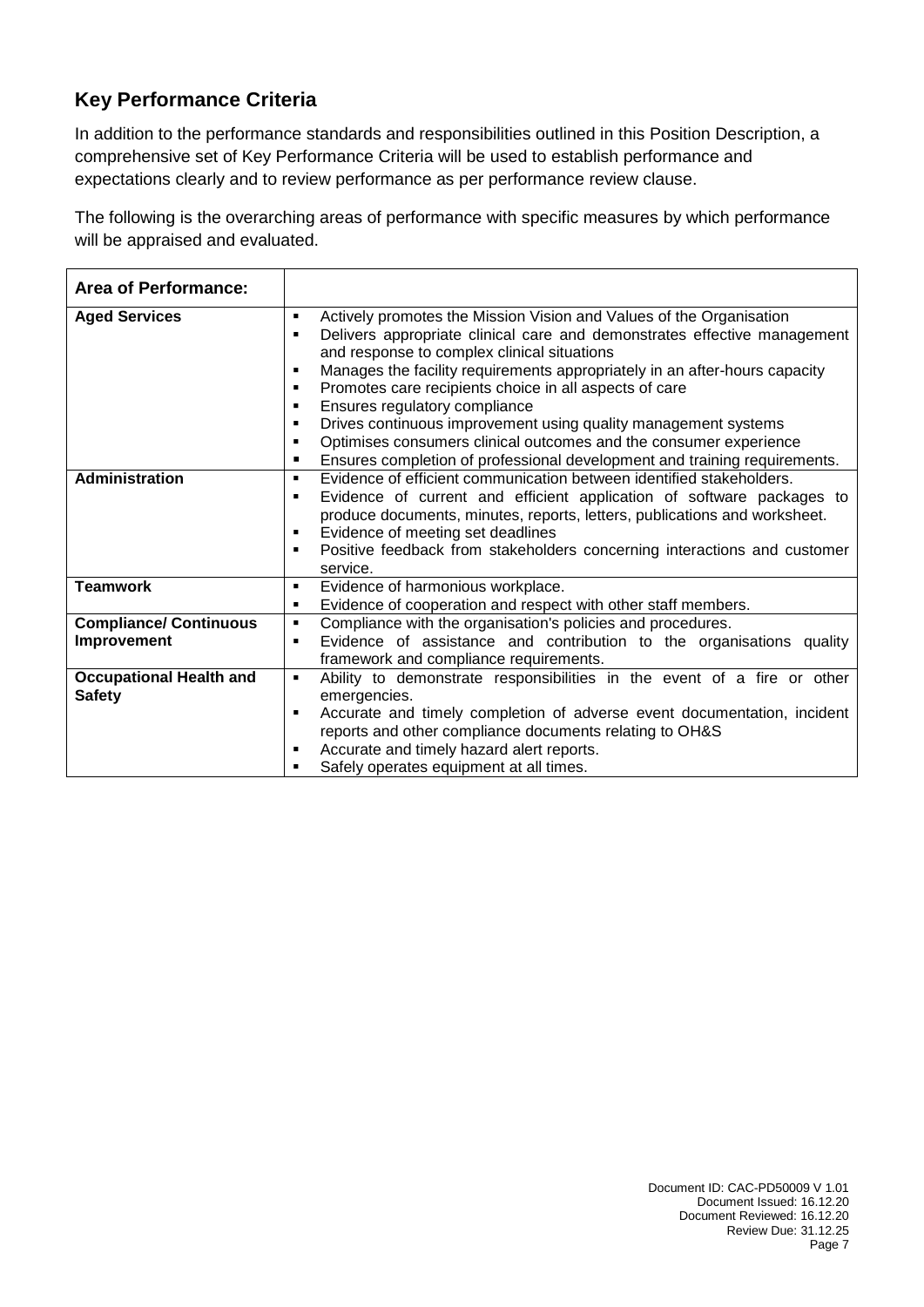## **Performance Appraisal**

The position requires completion of a six (6) month probationary period.

The Registered Nurse's performance shall be evaluated by the Clinical Operations Manager and Director Aged Services at three months service, six month's service and after 12 months service and thereafter each subsequent 12 months, on termination of service and/or on request.

The organisations' policy outlines that concerns over skill and performance of employees are addressed wherever possible, through a performance appraisal which is not related to the Disciplinary Procedure.

Note: Statements in this position description are intended to reflect, in general, the duties and responsibilities of the position and are not to be interpreted as being all-inclusive.

## **The Spread of Hours and Days of Work**

- Up to 38 hours per week which may be worked across seven days a week.
- The usual hours will be reflective of the roster requirements as advised in the letter of offer/contract of employment.

## **Physical Requirements**

Due to the geographic layout and nature of work, employees will be required to undertake a diversity of tasks, which may require various forms of mobility. The following requirements will be needed to carry out the essential elements of the position as outlined in the position description. As the below list may not be conclusive, it is the responsibility of all staff employed by the organisation to follow all risk control strategies and be responsive to potential hazards when completing duties within this position. The frequency descriptions relate to the following time frames:

| Continuous | $= 75\%$ to 100% of the workday |
|------------|---------------------------------|
| Frequent   | $= 25\%$ to 75% of the workday  |
| Infrequent | $= 0\%$ to 25% of the workday   |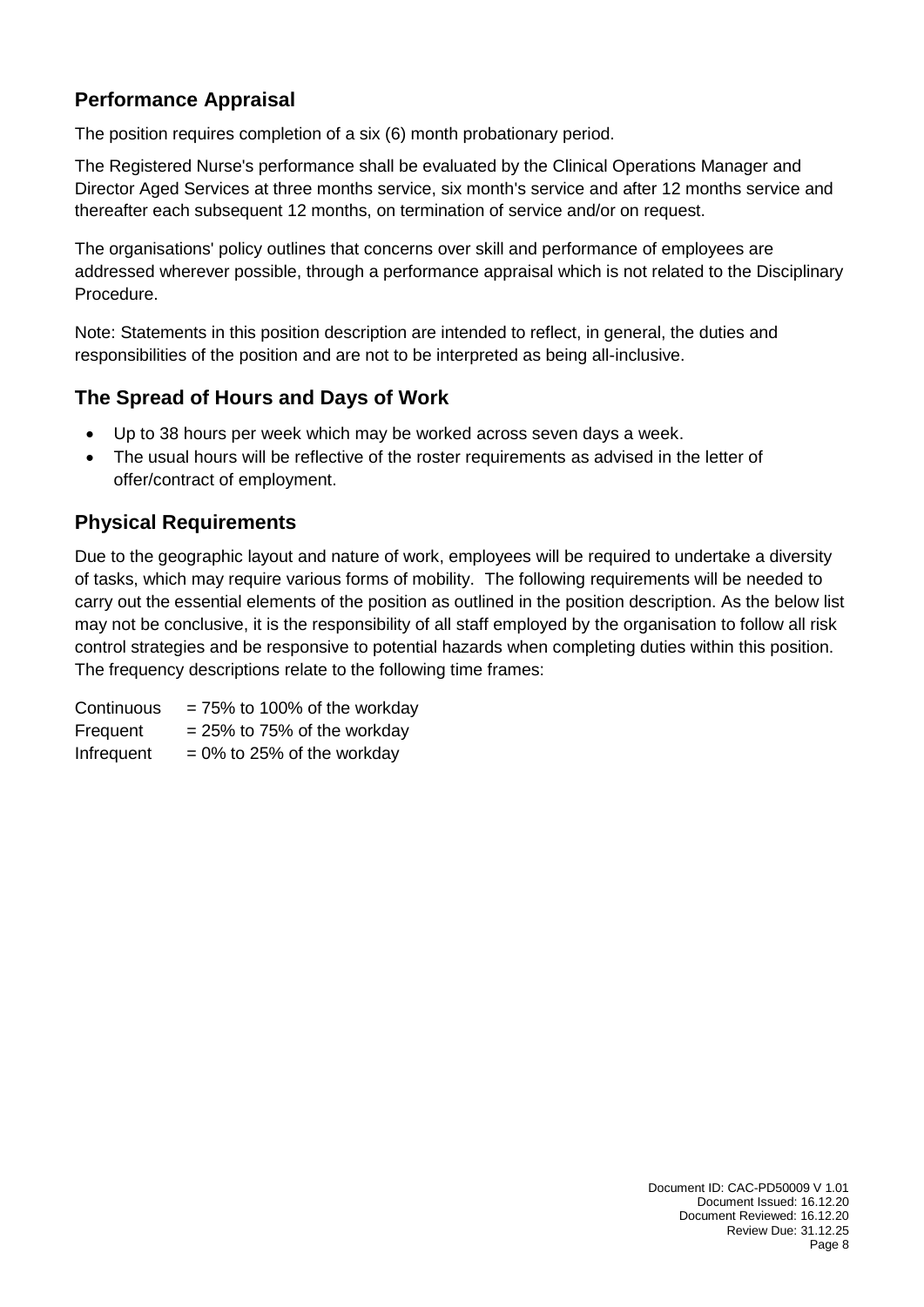| <b>PHYSICAL</b><br><b>DEMAND</b> | <b>FREQUENCY</b> | <b>COMMENTS</b>                                                                                                                                                                                                                                                                                               |
|----------------------------------|------------------|---------------------------------------------------------------------------------------------------------------------------------------------------------------------------------------------------------------------------------------------------------------------------------------------------------------|
| Standing and<br>Walking          | Frequent         | Standing and walking are minor components of the position. They are<br>required for the delivery of service and movement around the facility. It<br>will require the ability to fully use both legs on a variety of surfaces.                                                                                 |
| Sitting                          | Continuous       | Sitting is a major component of the position and is required when carrying<br>out documentation or administration requirements.                                                                                                                                                                               |
| Climbing                         | Infrequent       | Climbing is required when ascending or descending stairs or ladders. It<br>will require the ability to utilise both legs and feet and/or hands and arms.<br>Body agility is required.                                                                                                                         |
| Balancing                        | Infrequent       | Balancing is required to maintain body equilibrium to prevent falling when<br>walking, standing, crouching and/or lifting whilst carrying out job<br>requirements.                                                                                                                                            |
| Lifting and<br>carrying          | Infrequent       | Lifting and carrying is required in the movement of objects around the<br>facility including movement from lower to higher and/or horizontally and/or<br>place to place. It will require the ability to fully use both arms and hands.                                                                        |
| Pushing and<br>Pulling           | Infrequent       | Pushing and pulling are required to draw, drag, push or tug<br>objects around the facility including but not limited to trolleys.                                                                                                                                                                             |
| Bending and<br>Crouching         | Infrequent       | Bending at waist level whilst carrying out job requirements in the facility.<br>Ability to crouch to floor level when required.                                                                                                                                                                               |
| Kneeling                         | Infrequent       | Kneeling can be required whilst carrying out job requirements.                                                                                                                                                                                                                                                |
| Reaching and<br>stretching       | Frequent         | Reaching and Stretching is required in carrying out administration duties,<br>and in the movement of objects in the facility.                                                                                                                                                                                 |
| Twisting                         | Infrequent       | Twisting may be required in the movement of objects in the facility. The<br>ability to reach in all directions and to twist at the waist is required.                                                                                                                                                         |
| Grasping/Finger<br>Movement      | Continuous       | Grasping and finger movement (pinching, picking, typing) is required to<br>holding onto objects and in carrying out administration duties. It will<br>require the ability to do repetitive motions with hands, wrists and fingers.                                                                            |
| Handling and<br>Feeling          | Continuous       | Handling and feeling are required in carrying out administration duties,<br>finger dexterity and hand-eye coordination are required, along with full<br>hand and wrist movement, also the ability to perceive attributes of objects<br>or clients by touching with skin, particularly that of the fingertips. |
| Talking                          | Continuous       | Required for the delivery of client care and job requirements. An excellent<br>understanding of the English language is required when dealing with<br>residents, relatives, allied health professionals and other facility staff.<br>Also the ability to communicate effectively.                             |
| Hearing                          | Continuous       | Required for job requirements. Ability to maintain hearing acuity, with<br>correction, if required, and the ability to hear and understand whispered<br>conversations at a distance of up to 1 metre. Ability to interpret what is<br>being heard.                                                            |
| Vision                           | Continuous       | Required for the delivery of client care and job requirements. Ability to<br>maintain 20/40 vision using correction, if required. Ability to see and<br>recognise objects and read documents. Ability to discriminate between<br>colours and to determine depth perception.                                   |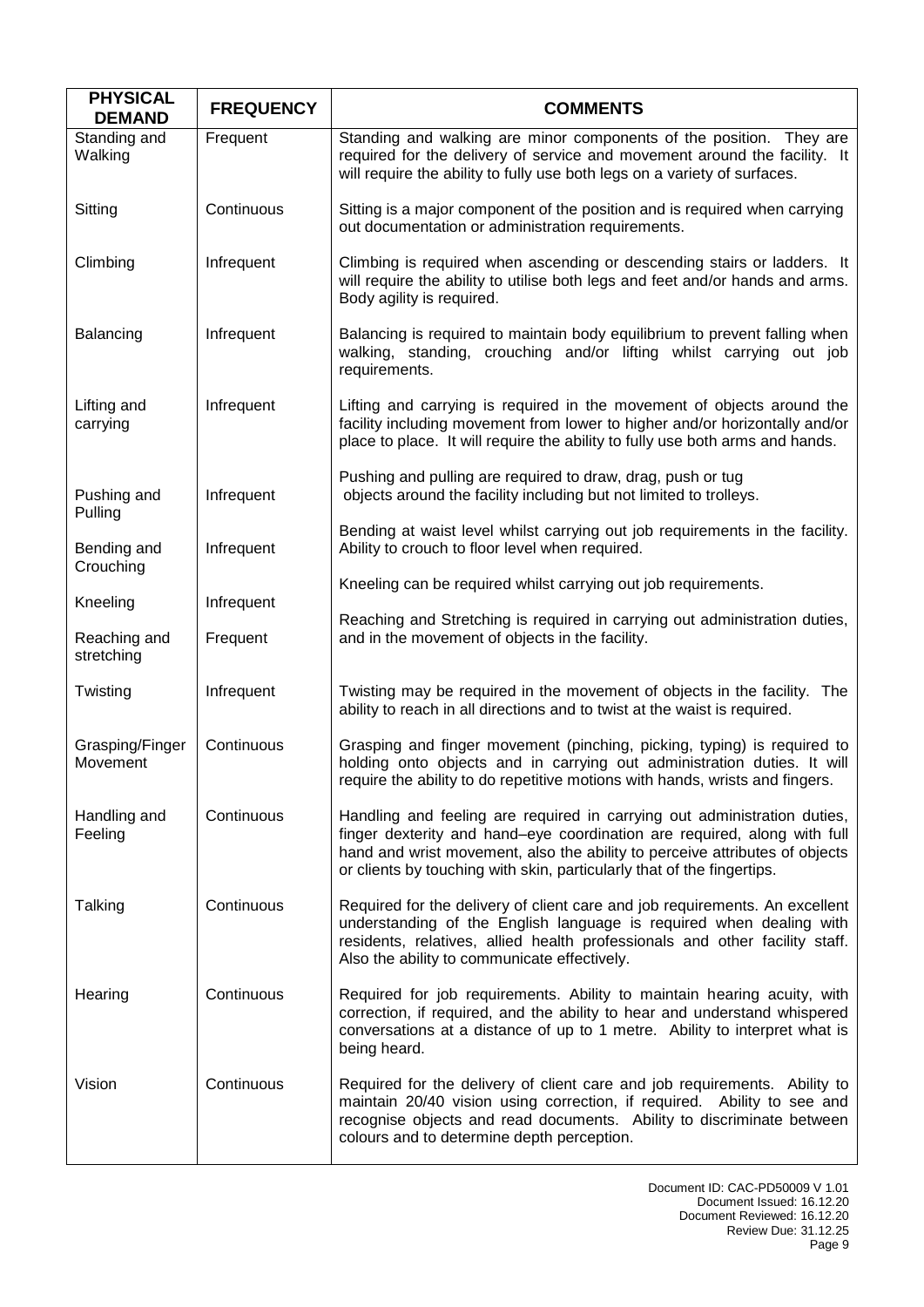| <b>PHYSICAL</b><br><b>DEMAND</b> | <b>FREQUENCY</b> | <b>COMMENTS</b>                                                                                                                                   |
|----------------------------------|------------------|---------------------------------------------------------------------------------------------------------------------------------------------------|
| Smelling                         | Continuous       | Required for job requirements. Ability to distinguish odours and identify<br>hazards.                                                             |
| Repetitive<br>Motions            | Continuous       | Repetitive motions of the wrists, hands or fingers may be required when<br>carrying out administration duties such as, but not limited to typing. |

## **Additional points to note**

This document forms part of the Contract of Employment.

This position may, after due consultation, be revised and amended from time to time to meet organisational and operational requirements.